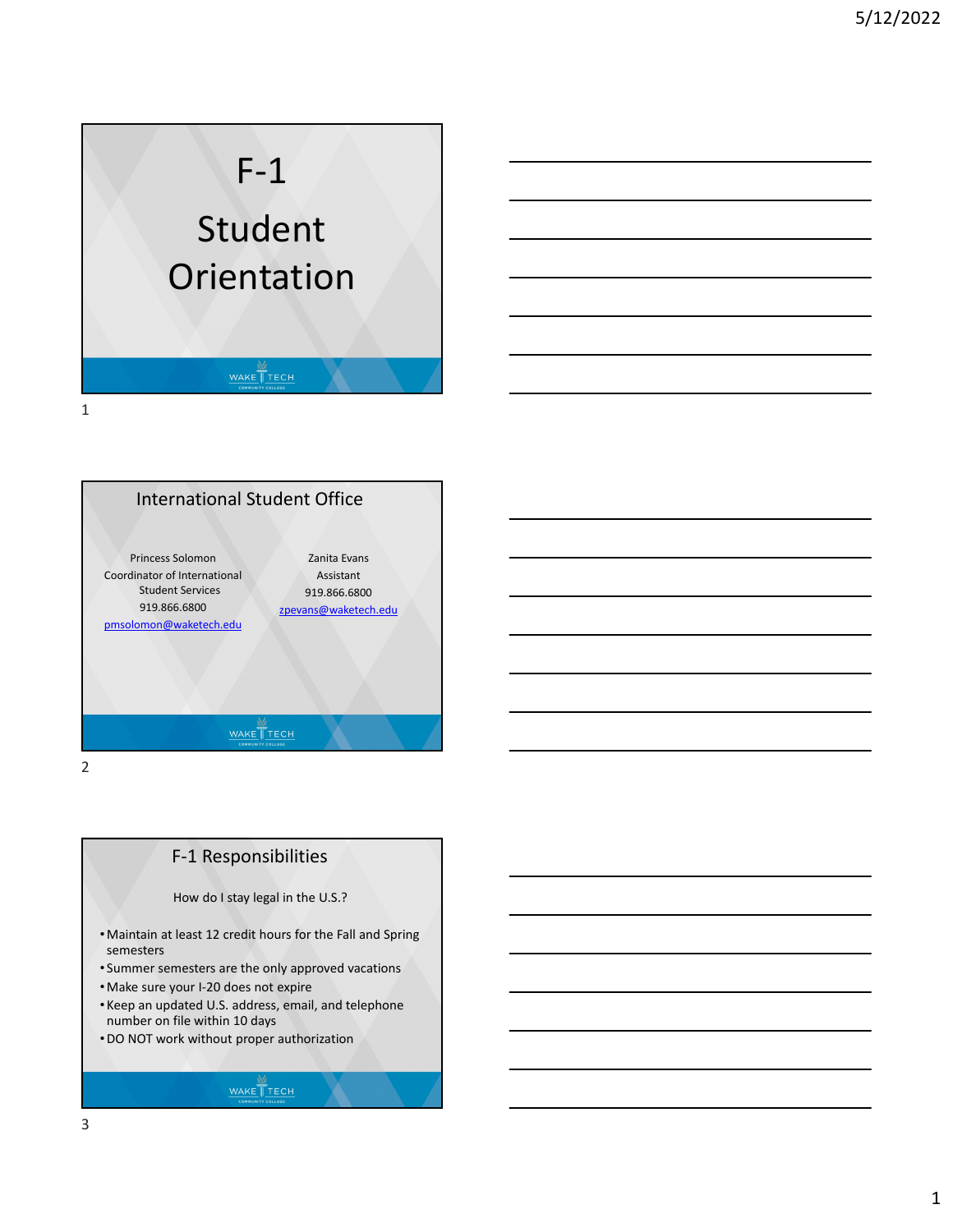





## Online Courses

You can only take one online course per 12 credit hours per semester.

Now, please consult with your academic adviser to complete the course planning for the entire program to ensure you will adhere to the online course limitation.

EFL classes cannot be online.

WAKE TECH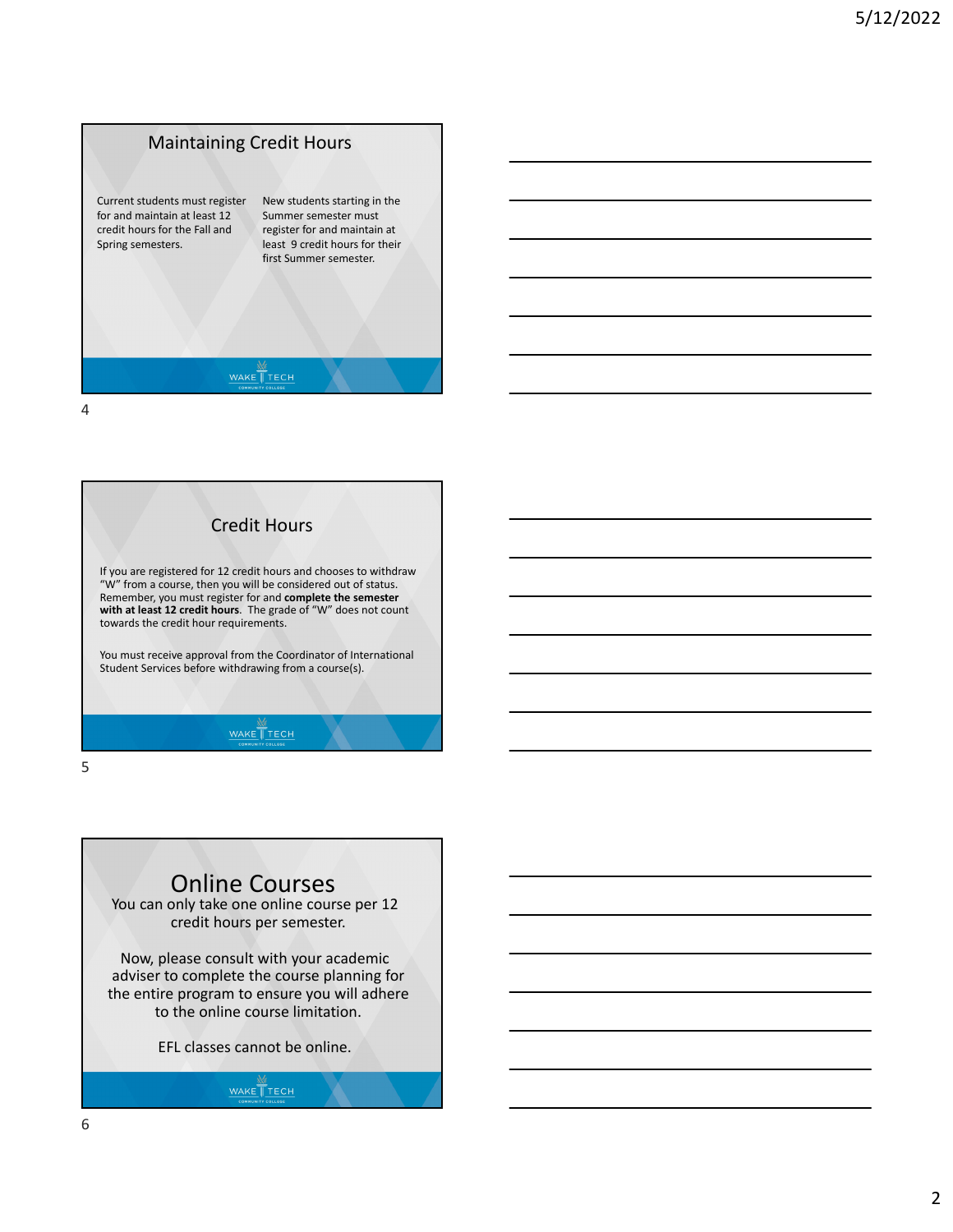



Vacation Time You can only take a vacation during the Summer semesters. Before you travel out of the U.S., please make sure page 2 of your I‐20 is signed. Signature is usually good for one year. But we like to sign every six months. WAKE TECH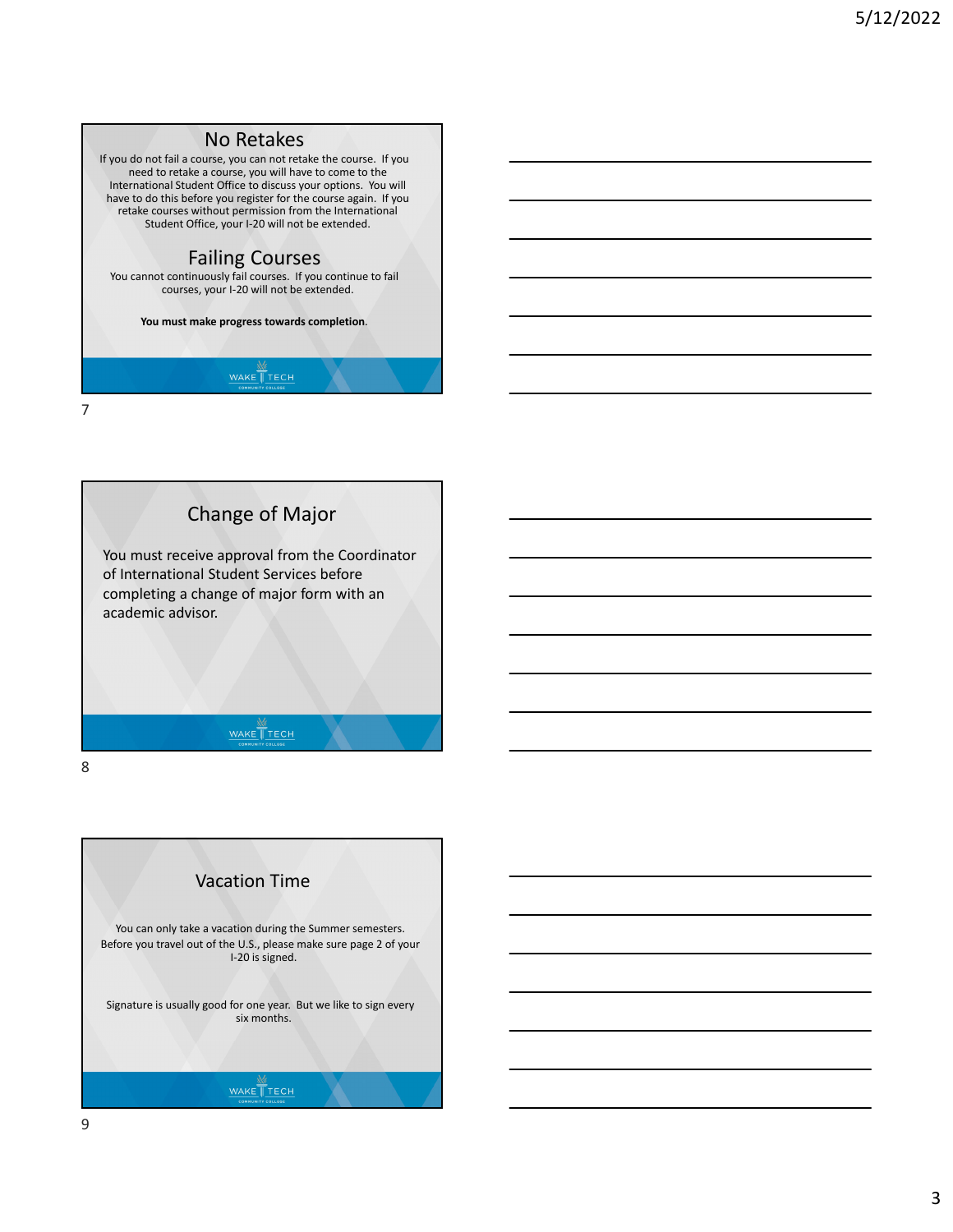



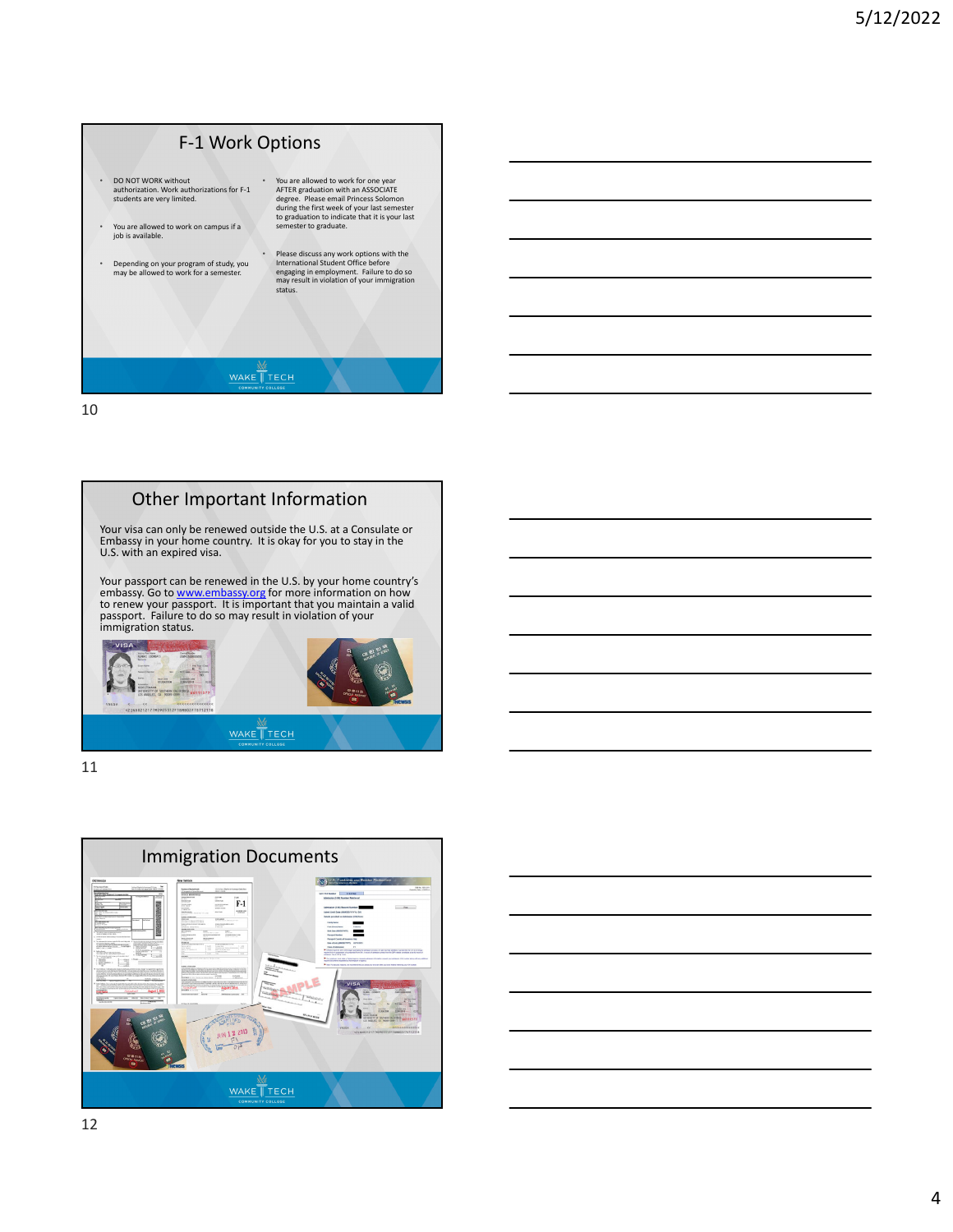

Affordable Care Act • Once you have been in the U.S. for at least 5 years, you will have to adhere to the Affordable Care Act. • For more information about the Affordable Care Act, please refer to http://www.hhs.gov/healthcare/rights/law/index.html. WAKE TECH

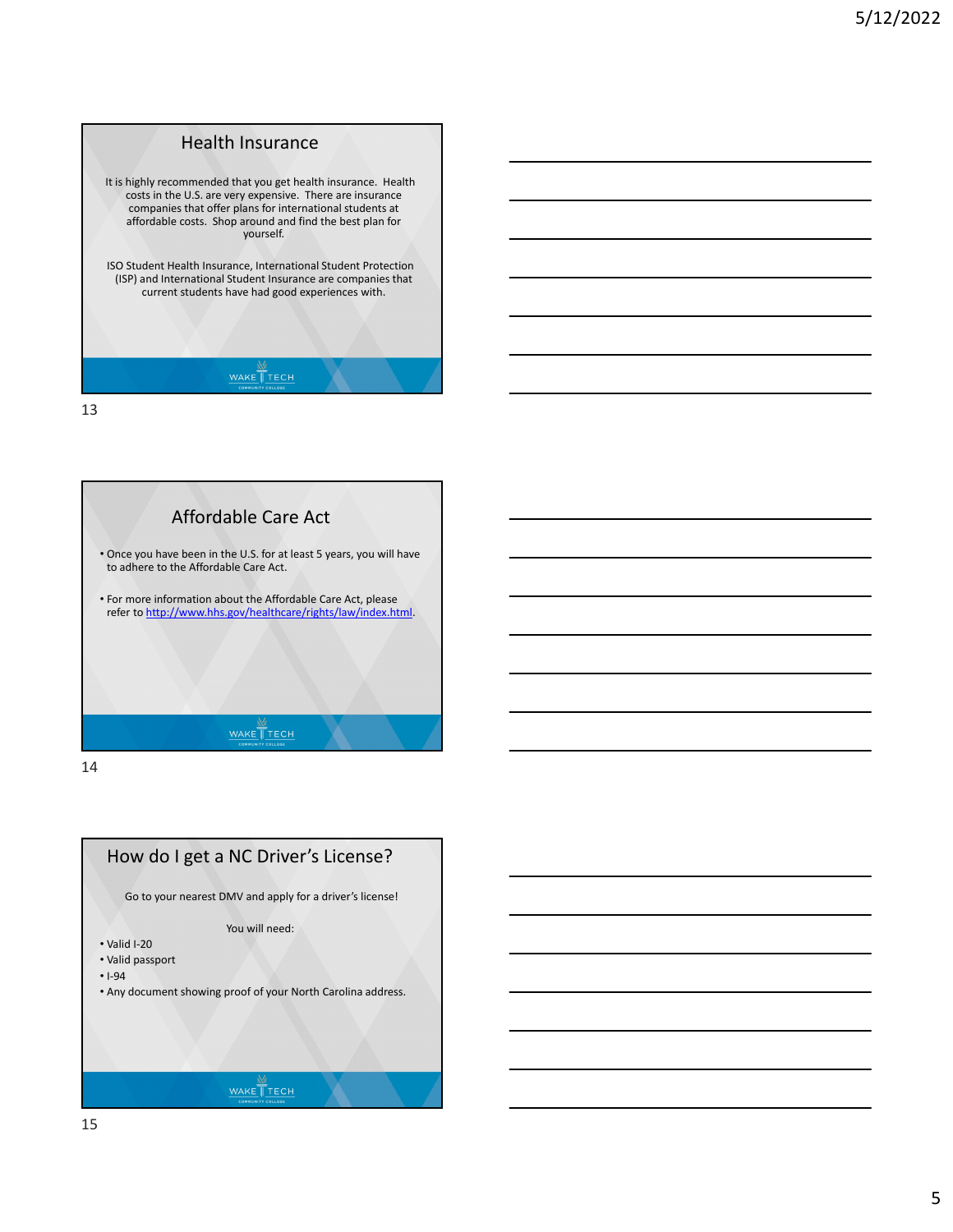

## Check your Wake Tech EMAIL!

• You will be given a my.waketech.edu email account.

- ALL F‐1 students are REQUIRED to use this account.
- Important immigration updates and information will be sent to you via this email account.

• If you are not able to use your my.waketech.edu account, please notify our office immediately.

Remember, failure to have an accurate email account on file may result in you missing information that is vital to your immigration status!



## WAKE TECH

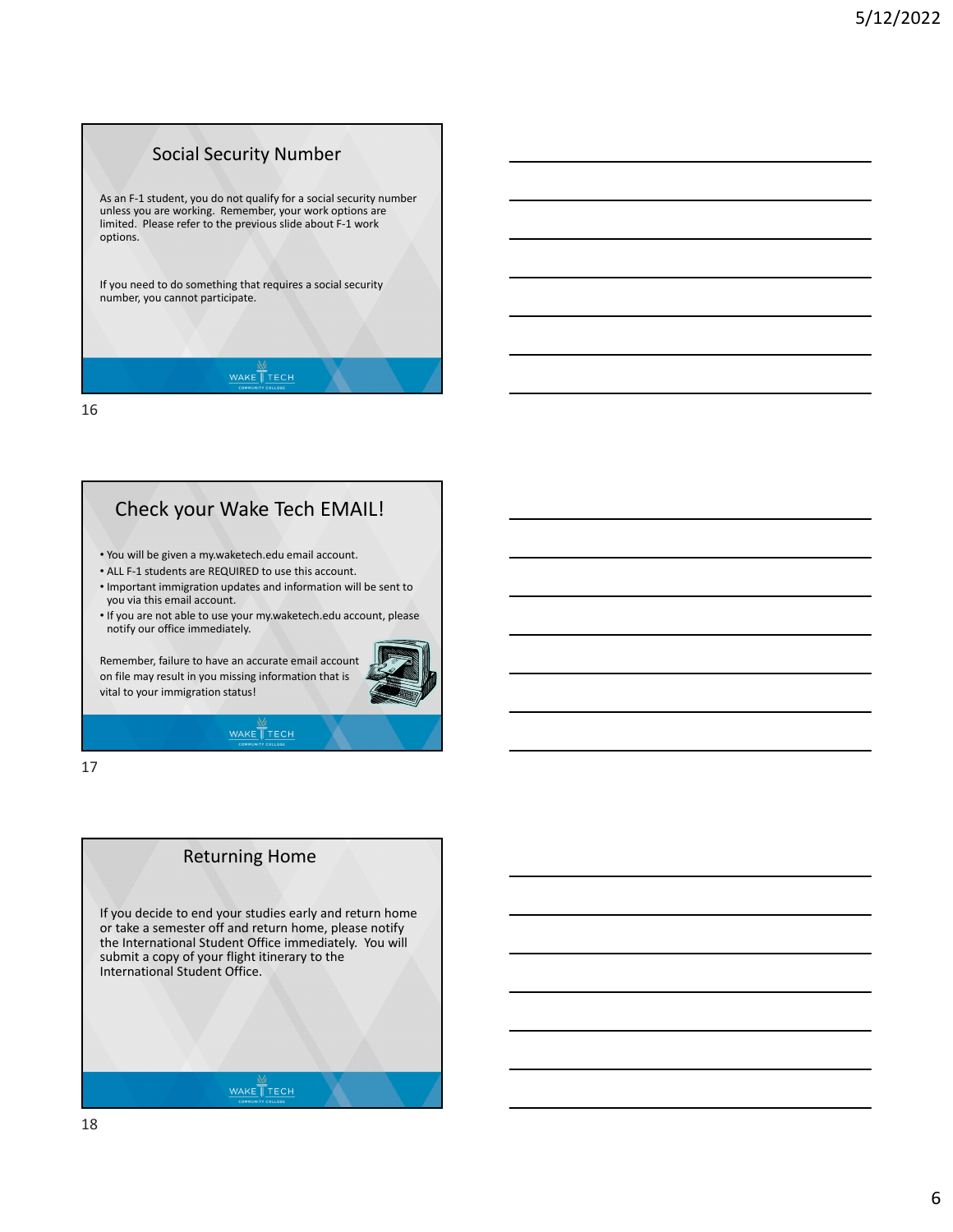





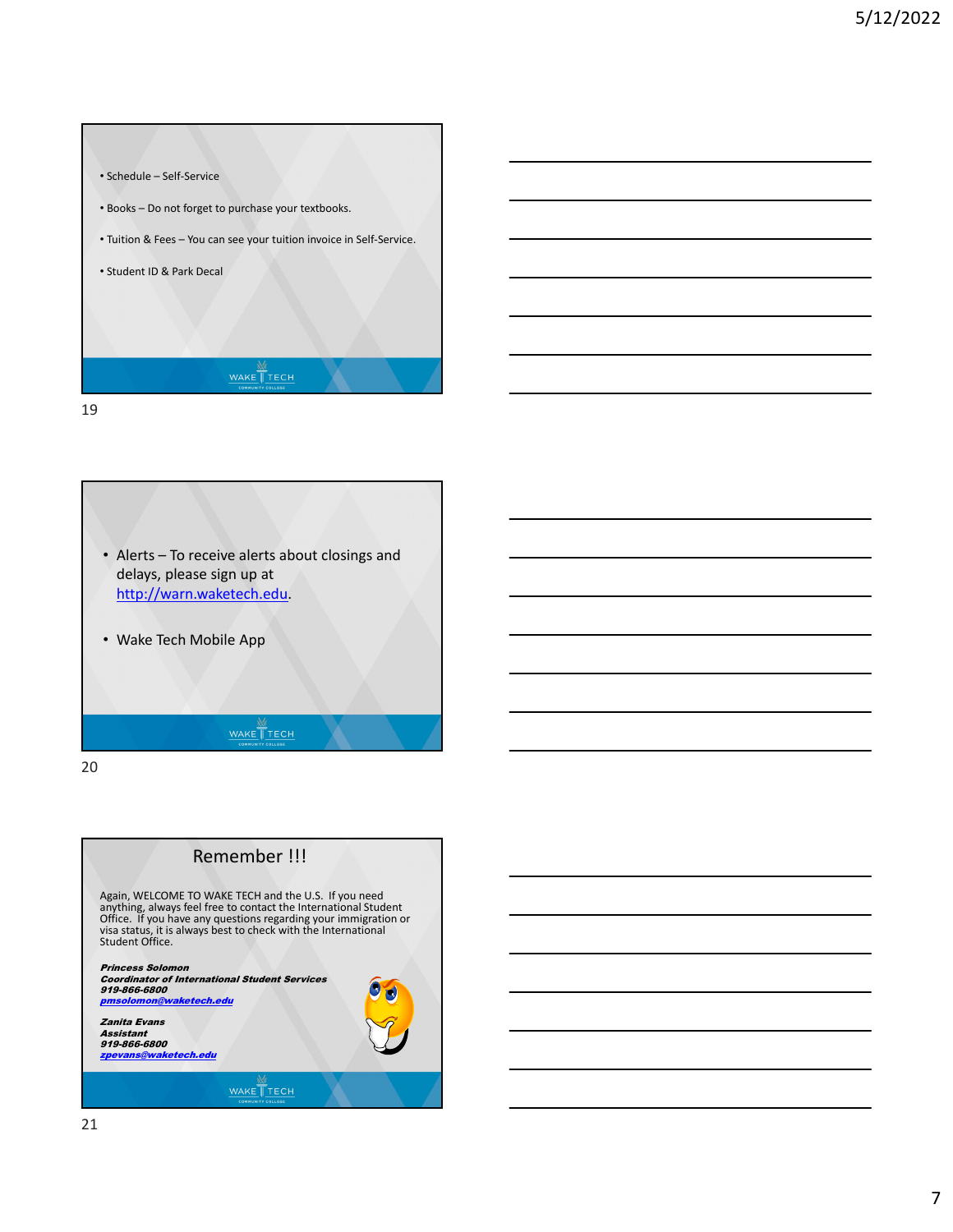





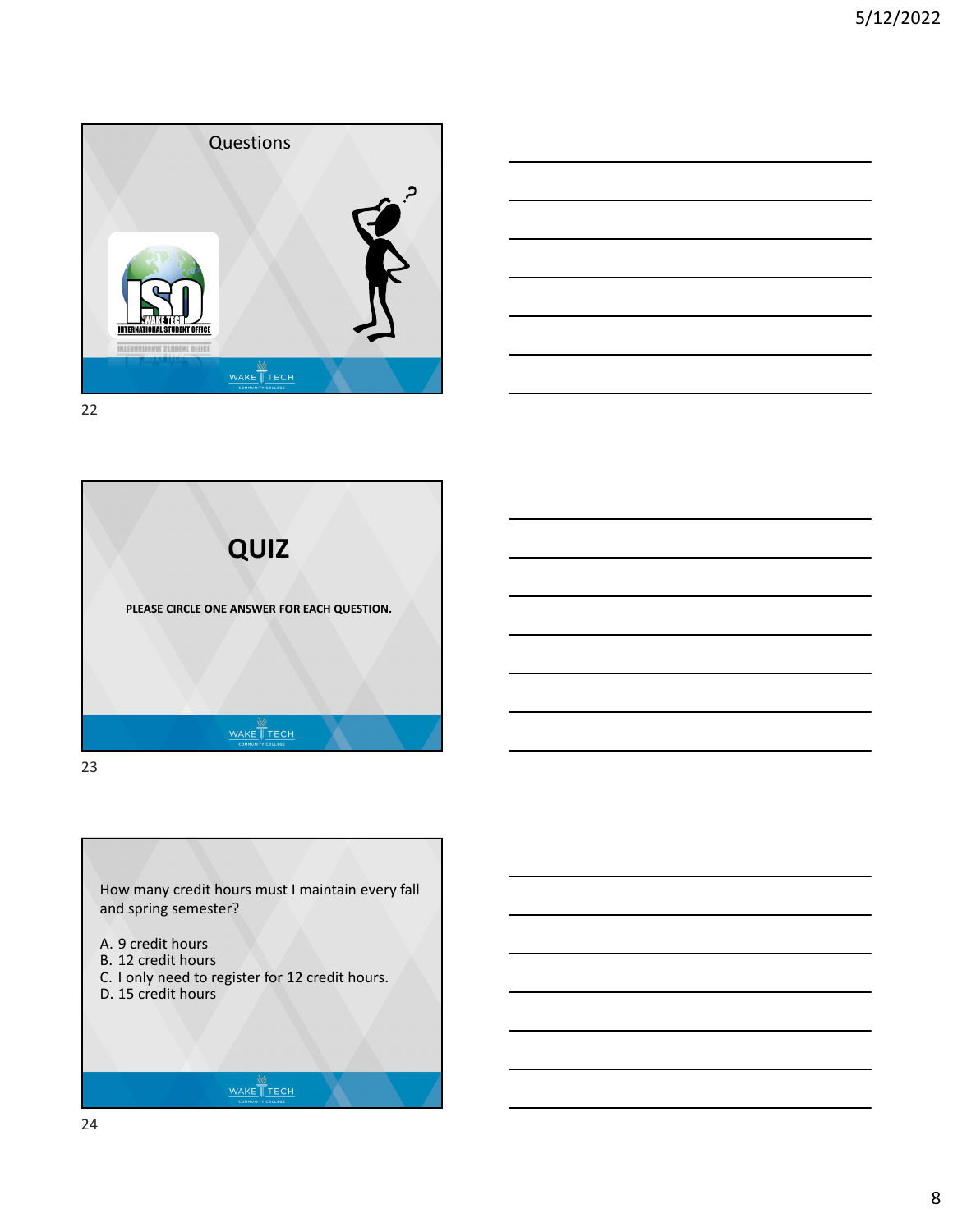